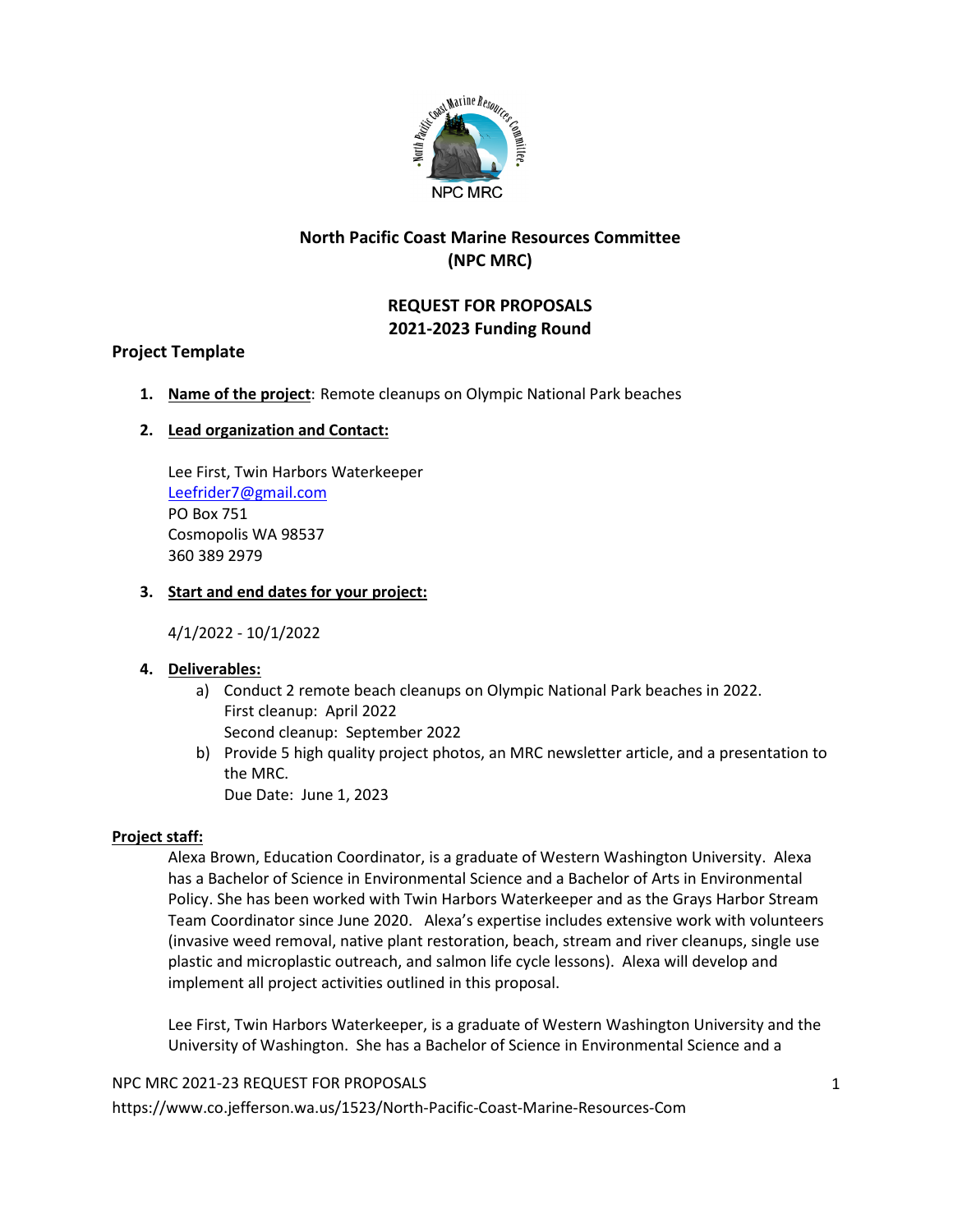Professional Certificate in Wetland Science and Management. Lee has worked in the water quality field for 30 years, and in the Waterkeeper movement for 15 years. She has inspired volunteers to cleanup beaches and rivers from the Nooksack and Skagit Rivers to Puget Sound and on SW WA beaches. Lee will participate in all aspects of this project.

- c) technical support **Partners:** Nicole Harris, Education Specialist, Olympic Coast National Marine Sanctuary, will offer
- d) **Geographic Area:** Our project will focus on the geographic area between Scotts Bluff and Cape Alava
- e) **Permits:** If necessary, we will secure permits from ONP

## **f) Project Summary/Narrative**

Washington's outer coast includes the longest protected and roadless ocean beach in the continental United States. People from all over the world visit Olympic National Park (ONP) to hike the 18 mile stretch from Rialto Beach (La Push) to Cape Alava (Ozette Indian Reservation). Yet the amazing beauty of this area is juxtaposed with a huge problem – a massive build-up of marine debris. Unlike other sections of coastline in SW Washington that are regularly cleaned up by volunteers, this area is not easily accessed by roads, and has not been the focus of cleanup in recent years. Plastic trash has accumulated in areas where ocean currents deposit it from eddies, and amongst rocky areas. Some hikers, trying to help, have collected the debris and piled it in caches in the nearby forest. There, at least it isn't subject to wind and waves, which slowly degrade plastic into smaller pieces and microplastic.

We will notify outdoor groups and other networks in advance of these events to recruit volunteers. We will harness their power to hike 3 miles along a trail to the ocean, collect small marine debris (floats, ropes, and accumulated plastic), strap it to frame packs, and return. We will document these events with photos, total weight of collected trash, press releases and social media posts. These cleanup events will be held in May and September 2022.

We will leverage the data collected (number of volunteers, amount of trash collected) to inspire the ONP to conduct regular cleanups of this area.

We will work closely with the ONP to gain approval for this project. With the funds from the NPC MRC, we will make arrangements with ONP to secure camping for volunteers, arrange for trash collection, and provide snacks and other supplies (netting, bags, straps) for volunteers.

We will also work with partners to inspire ONP to plan and carry out a series of helicopter cleanups in the future.

We have applied for grant funds from the Clif Family Foundation to use as match for this project.

#### **Background and Context:**

Twin Harbors Waterkeeper (THW) was created to become an advocate for clean water in the Chehalis River, Grays Harbor, and the Willapa Bay watersheds. On ocean issues, we also work on the North Coast. THW works to address the intersection of public health, water and air quality to vulnerable

#### NPC MRC 2021-23 REQUEST FOR PROPOSALS

https://www.co.jefferson.wa.us/1523/North-Pacific-Coast-Marine-Resources-Com